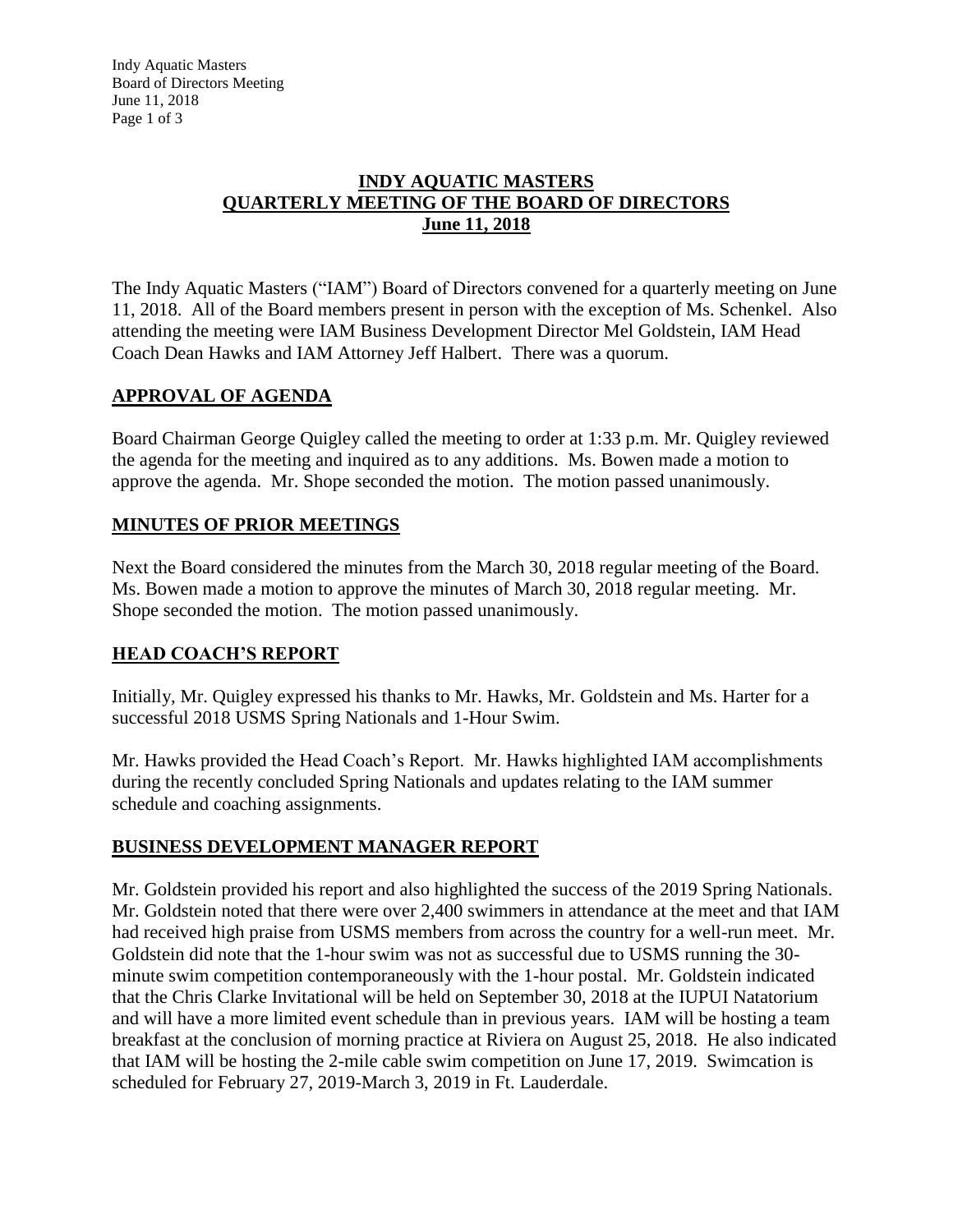Indy Aquatic Masters Board of Directors Meeting June 11, 2018 Page 2 of 3

## **FINANCIAL REPORT**

Ms. Harter presented the financial report and distributed profit and loss statements and balance sheet to the Board for review. Ms. Harter noted that the information provides a six-month "look back" to present day, but noted that the actual numbers do not reflect the impact of the 2018 Spring Nationals. Ms. Harter indicated that her next report will provide a more detailed analysis of the financial impact of the 2018 Spring Nationals at the September meeting. She did indicate preliminarily that IAM income from the 2018 Spring Nationals was approximately \$82,000. She also highlighted positive returns for ALTS, 1-Hour Postal, Warren Central Last Chance Meet and the core IAM program.

## **FUNDRAISING**

Mr. Quigley led a discussion about continued fundraising efforts. After discussion, Mr. Quigley and Mr. Shope agreed to reach out to individuals relative to essential fundraising expertise and provide a report to the Board at the September meeting. Ms. Bowen reported that the IAM Christmas Part will be held on December 9, 2018 at Prime 47.

# **ACTION ITEMS**

None.

## **EXECUTIVE SESSION**

There were no items to be considered in executive session.

#### **OTHER BUSINESS**

None.

## **DIRECTOR COMMENTS**

None.

#### **ADJOURNMENT**

The next regular meeting of the Board is scheduled for September 24, 2018 at 1:30 at Bowen Engineering. The Fourth Quarterly Meeting for December 7, 2018 at 1:30 p.m. The Board will conduct its Annual Board Meeting on December 7, 2018 prior to the start of its regular meeting.

Ms. Bowen made a motion to adjourn the meeting, which was seconded by Mr. Shope. The motion passed unanimously. The meeting was adjourned at 2:32 p.m.